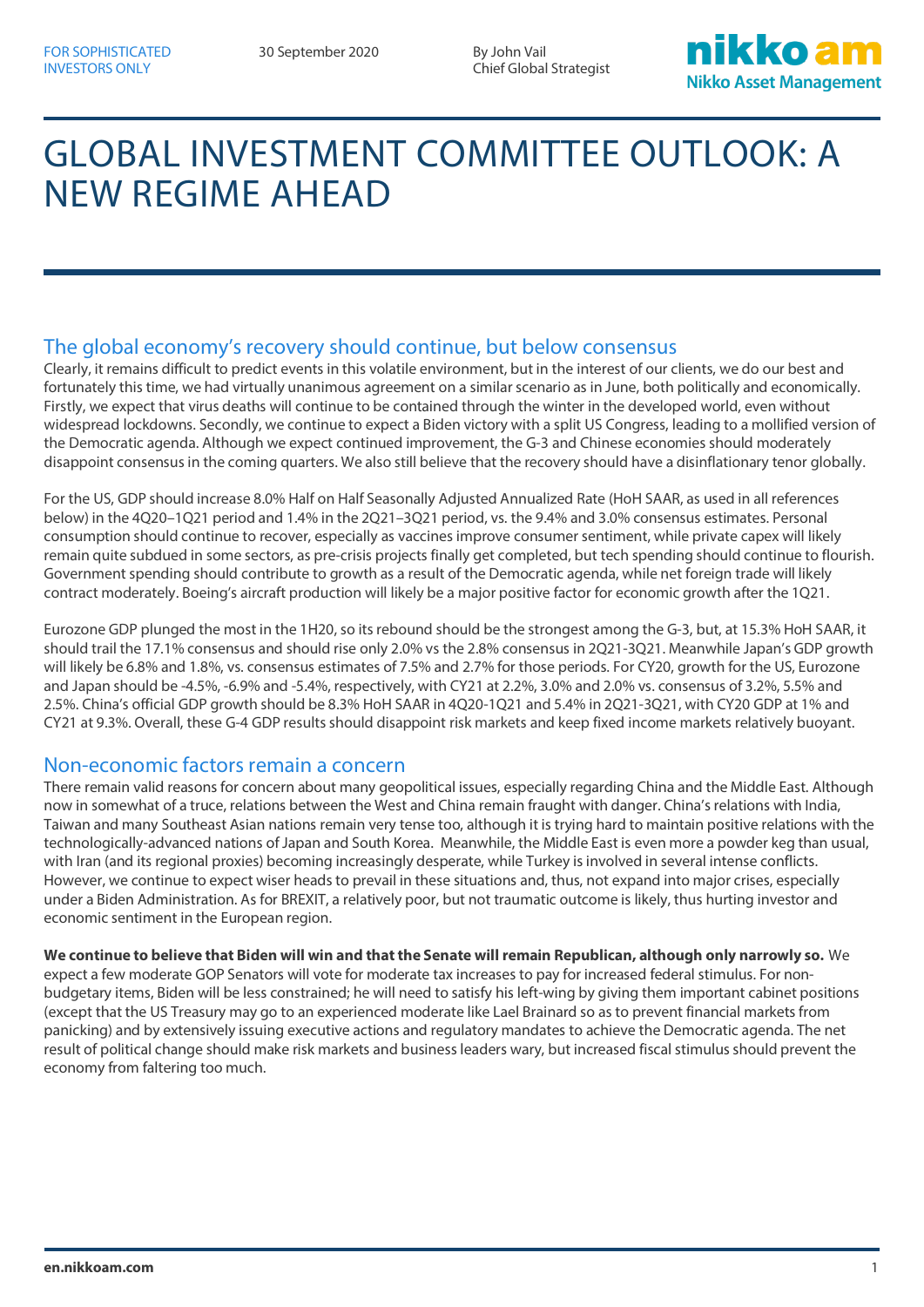

### Central banks: Still all-in, to fund increased fiscal stimulus

The Fed's massive, multi-pronged stimulus will likely rise further under a Democratic administration, indirectly funding fiscal deficits that will likely remain near record levels. The ECB and BOJ are similarly all-in, especially for QE related to high fiscal deficits. Perhaps the question now is what will the Fed not do? We still do not expect negative rates, but there is some chance (especially if its bond market become unruly) that it will adopt yield curve control, pegging 3-year maturities to about 0.3% in 2021, hoping, like Japan's case, for a gradually increasing yield curve in the longer part of the curve.

### Mild yen appreciation and euro depreciation; flat G-3 bond yields

We expect G-3 bond yields to remain flat because they are pinned down by low central bank policy rates and continued QE. Also, while the global economic recovery should be negative for bonds, it will likely disappoint consensus. For US 10-year Treasuries, our target for end-December is 0.60%, while those for 10-year Bunds and 10-year JGBs are -0.5% and 0.05%, respectively, with no change through September 2021. Regarding forex, we expect the yen to rise a bit and the euro to decline a bit, at 104.0 and 1.16, respectively, at end-December and 104.0 and 1.15 at end-March. This appears to predict very little volatility for G-3 forex markets, but each region seems to be reasonably content around current levels.

This all implies that the FTSE WGBI (index of global bonds) should produce a 0.4% unannualised return from our new base date of 25 September through December in USD terms, and 0.3% through March. Thus, at this stage, **we have a relatively unenthusiastic stance on global bonds** for USD-based investors. For yen-based investors, this index in yen terms should return - 0.1%, and -1.1% for those periods, with JGBs returning -0.4% for both periods; thus, quite far from inspiring.

Our Brent forecasts are \$43 at end-December and end-March, but up to \$47 next September, which contribute to our forecast of the US CPI of 1.9% YoY in March and 2.0% in September, with Core CPI at 1.7% and 1.8%, respectively. Similar moderate increases in CPIs in Europe and Japan should also occur. Thus, at least regarding the CPI, the global recovery will be dis-inflationary, in our view.

## Global equities: AsiaPac very positive, but global Indices likely to stall in 4Q before rising in 2021

As concerns will increase regarding the new Democratic Administration and the global economy looks disappointing globally relative to consensus, global equity indices will likely decline slightly in the 4Q, but they should rebound moderately in the 1Q21. Higher taxes ahead in the US will hurt investment sentiment, but additional global fiscal and monetary stimulus should help cushion the blow for global equities. The surge in anti-business regulations and executive actions in the US, however, will clearly not be positive for investor or business sentiment, nor for profits or dividends, at least in many corporate sectors. Notably, many of the largest companies in Europe and Japan are multinationals with large US exposure.

A major factor worth watching, however, is 3Q earnings. The 2Q US earnings season was astonishing, with many companies beating consensus "by a mile". While there were a few important disappointments and continued confusion about how to record "adjusted earnings", 2Q aggregate earnings were marked upward, and CY20 guidance rose too. Thus, although PE ratios look high, 3Q earnings could also shock to the upside and boost CY20 and CY21 earnings estimates by a large amount. To reiterate, the ability of US corporations to beat profit expectations, especially on an adjusted basis, is very impressive and should not be doubted going forward, even under difficult circumstances.

It almost goes without saying that certain sectors will perform much better than others, especially given the increased global role of ESG considerations, the virus's economic effect given the new vaccines, and the US Democratic agenda. While each of our regional equity experts take such in consideration for their index targets stated below, it is the responsibility of our portfolio managers to explain their evolving strategy on this, rather than that of the Global Investment Committee. Please continue to visit our website for investment insights from our experts.

Highly noteworthy is that in developed markets, nearly any kind of company, barring the worst-afflicted or scandal-plagued ones, found it easy to issue bonds in the 3Q as investors' search for yield was intense, and as central banks' corporate bond purchases also helped sentiment. This, coupled with low interest rates, allowed rating agencies to decrease their downgrades and, thus, companies felt less compelled to cut their dividends. In this kind of environment, slashing interest rates also helps indebted companies lower their interest costs, thus, at least for some companies, disproving the long-held belief that central banks can only provide liquidity, not solvency.

In sum, we have a somewhat unenthusiastic view on global equities in the short run. Aggregating our national forecasts from our base date, we forecast that the MSCI World Total Return Index in USD terms will decline 0.5% through December but rise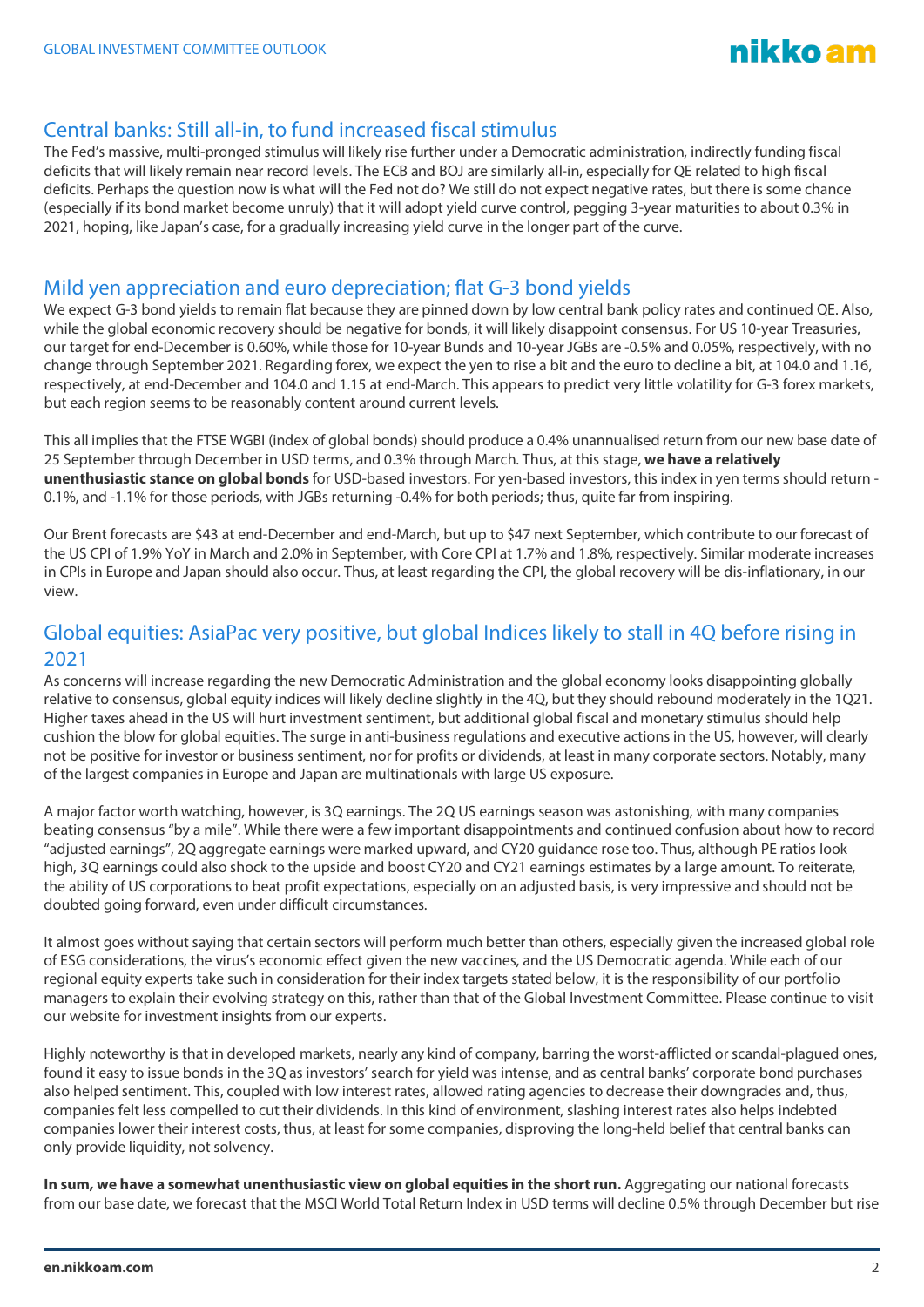1.3% through March (-1.5% and -0.1% in Yen terms, respectively). **Thereafter, however, we expect 4.8% through June (2.8% in yen) and +8.6% (6.5% in yen) through September, so it is probably worth maintaining equity holdings through the 4Q20 lull. As for the regions, we expect positive returns (in both USD and yen terms) throughout Asia Pacific in each quarter through next September, with US and European markets not performing very well through March, but the US should rise smartly thereafter.**

**In the US,** the SPX's PER on its CY20 EPS estimate is now about 25, and 20 on CY21 EPS, which is, by historical standards, quite expensive even given extended low interest rates. Buybacks have greatly diminished and are unlikely to return in many sectors, but enough will remain to provide at least some support to some major parts of the market. **Clearly, the tech sector is booming, although there are valid concerns about valuations once a vaccine quells consumer fears and life returns somewhat back to normal.** Besides the continuing improvement in the global economy, one positive factor is that even a moderate rise in oil prices will help aggregate earnings growth and the economies of producing regions. In sum, given no huge surprises in 3Q earnings, we expect, due to investor and economic worries about the new Democratic control, especially regarding taxes and executive/regulatory orders, the SPX to decline to 3258 (-0.7% total unannualised return from our base date) at end-December, before rebounding to 3313 at end-March (1.4% return), with yen-based returns being -1.7% and -0.1%, respectively, but rising 10.3% by next September (8.2% in Yen)

**European equities should continue their long-term trend of underperforming the US and Japan in constant currency terms**. Europeans have lower confidence in their intermediate term economic future, while the global economy disappointing consensus will also hurt investor, business and consumer sentiment. A rather hard BREXIT will be a negative factor in the year ahead, as well. The PER on CY20 EPS is high, at 22.8, and far from low at 16.4 times CY21 EPS. Importantly, dividends here are likely to be cut quite a bit, especially as there are many Fallen Angel risks and large oil industry exposure (most of which are not adequately covering their dividends). The downfall of one of Europe's highest profile fintech companies, and the on-going political scandals related to such, hardly helps sentiment either. Increased fiscal and monetary easing should provide some support for markets, but we expect the Euro Stoxx index will fall slightly to 333 at end-December and FTSE to 5,780, which translates to returns of -2.9% (unannualised from our base date) for MSCI Europe through then in USD terms (-3.8% in yen terms). Returns through March should slightly worsen, at -3.0% (-4.4% in yen terms) in our view, with both indices remaining flat (with the euro weakening a bit), and then just slightly recovering in the following quarters.

**Japanese equities** have performed quite well, with TOPIX on a firm upward trend even as the yen got a bit stronger vs. the USD. Year to date, they have underperformed MSCI World ex-Japan by only about 1% (underperforming the U.S. but massively outperforming Europe), as Japan's lockdowns were less severe, the BOJ has been supporting equities, valuations are low and leverage/credit excesses are minor. Importantly, the smooth and propitious transition of political leadership also continued Japan's reputation for low political risk, coupled with increased concentration on digitalization, financial sector and other structural (Third Arrow) reforms [\(Suga-Likely the most pro-Third Arrow reform PM in Japan's history](/articles/2020/suga-likely-the-most-pro) ). Valuations are reasonable, with TOPIX high at 21.4 times CY20 EPS, but only 15.1 times CY21 EPS consensus earnings, while dividends have not been cut much overall, so the market's dividend yield is highly attractive, even by global standards. Improvements in the global semiconductor and smartphone cycles (which previously hit Japanese semiconductor product equipment, electronic components and supplies very badly) and better Chinese demand for capex goods, especially for 5G infrastructure stimulus, should boost earnings and, thus, incentivize investors, especially foreigners, to return to Japanese equities, as did Warren Buffett. The auto sector's fortunes are improving with rapidly rebounding global demand, although a Biden Administration will likely push for more US production and higher emission standards, thus increasing costs for this sector. Lastly, the Biden Administration will likely agree to the TPP trade agreement, which should boost Japanese corporate and investor sentiment, and thus economic growth and corporate profits after 2021. However, due to disappointing global factors, we expect TOPIX only to rise marginally to 1,648 at end-December and 1,663 at end-March, for total unannualised returns of +2.5% in USD terms (1.5% in Yen terms) and 4.5% (3.0% in Yen terms), respectively, from our base date through those periods. **These are higher returns than the US or Europe, so Japan should be overweighted by global investors, and should be particularly attractive for domestic investors.**

**Developed Pacific-ex Japan MSCI:** the improvement in China's economy should clearly help this region. Although a Biden Administration will be far from easy on China, it will likely return to more normal trade relations and accept the multipolar global construct. Given this, it is highly likely that Australia will improve its relations with China too and, thus, improve its economic and corporate profit prospects. Clearly, vaccines and increased global tourism (and in the case of Australia, educational enrolment) will help these two economies tremendously. In sum, we are positive on both the Hong Kong and Australian markets, with the Hang Seng at 23,235 and 24,397 at end-December and end-March, respectively, and the ASX at 6,442 and 6,635. Thus, **we expect the region's MSCI index in USD terms to rise 6.5% through December and 10.3% through March (+5.5% and +8.7% in yen terms), so this region should clearly be overweighted.**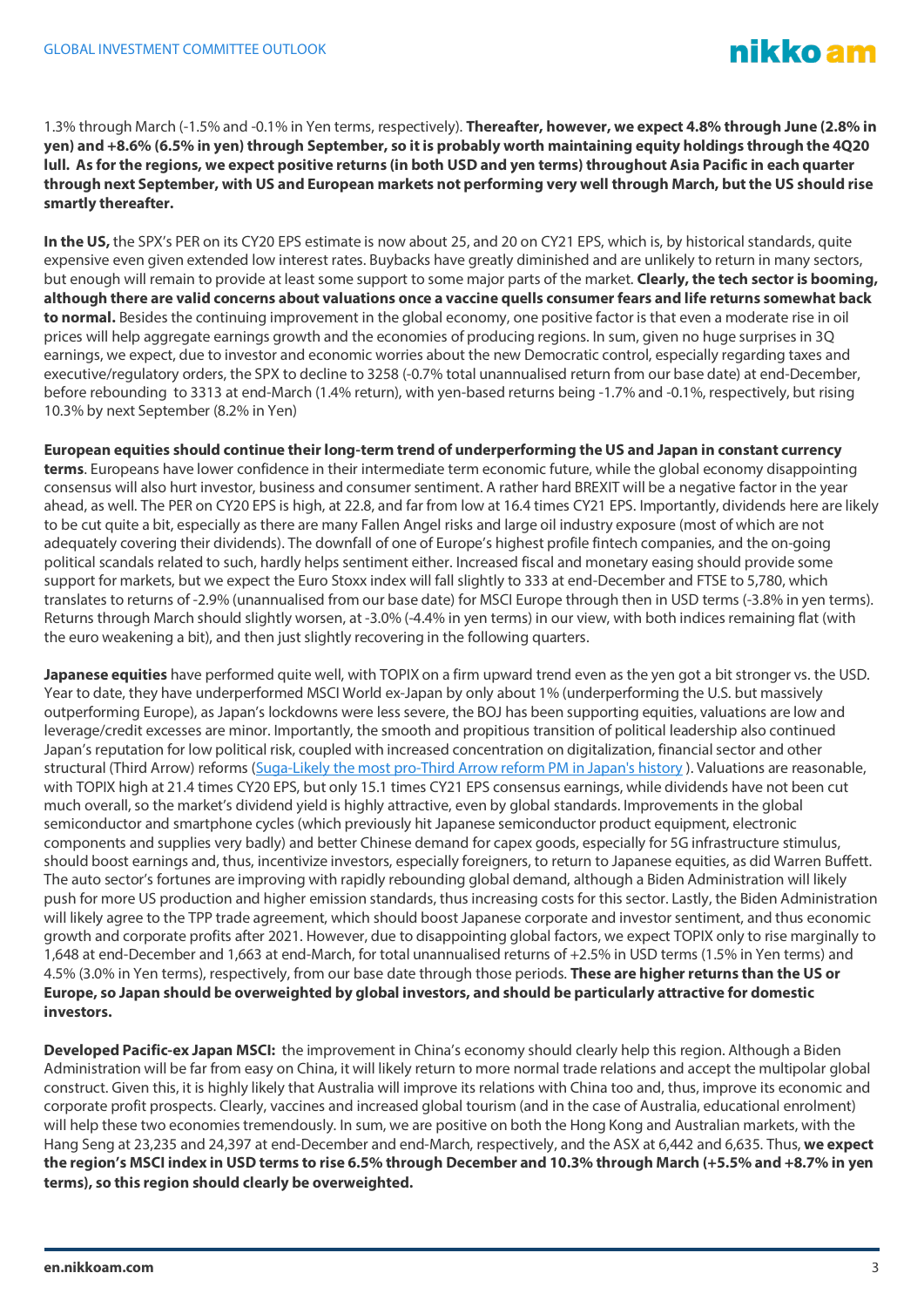

#### Investment strategy concluding view

Global economic growth will disappoint consensus, in our view, and a Biden Administration will instil a decent amount of market and economic concern in the 4Q, but with the help of vaccines, additional global fiscal and monetary stimulus, and more stable US economic and political relations with the world, equity markets should return to an upward trend thereafter, especially after the 1Q21. **For the 4Q, as both global equity and global bond indices are likely to show small losses, we suggest that medium to long-term global investors should be neutral on both, but with major overweights to Asian regional equities.** Obviously, **those not constrained to a globally diversified portfolio should take extensive exposure to Asia now,** in our view, and **longer term investors may wish to add global equity exposure during the lull to take advantage of significant gains further into 2021.** There remains, of course, a significant chance of major equity swings on either side, and as always, if any reader wishes to review the targets related to our other six scenarios, in which Trump wins or other factors, they are welcome to contact us.